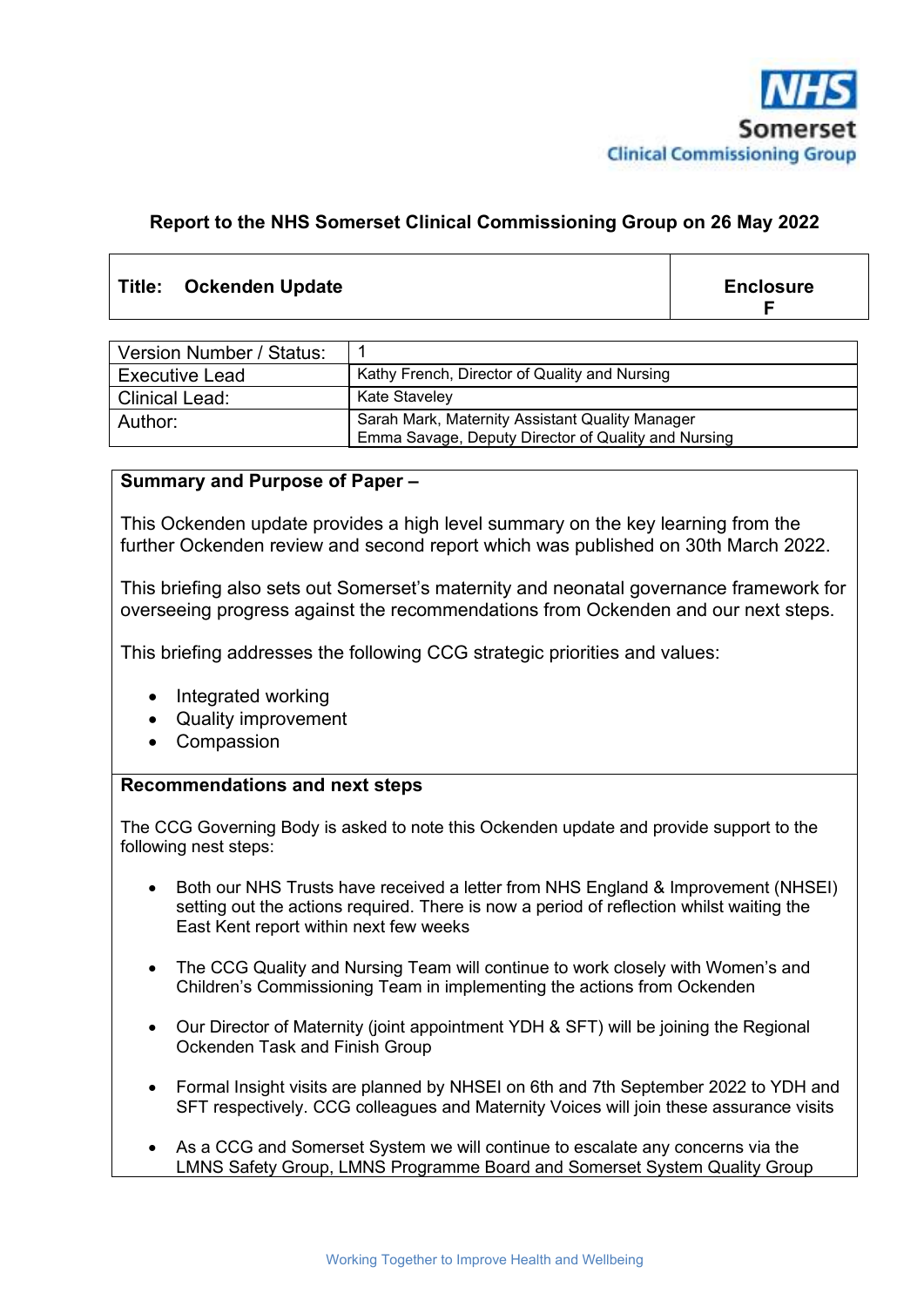|                       | <b>Impact Assessments - key issues identified</b>                                                                                                      |                                                                                                                                                             |                   |                 |  |  |  |
|-----------------------|--------------------------------------------------------------------------------------------------------------------------------------------------------|-------------------------------------------------------------------------------------------------------------------------------------------------------------|-------------------|-----------------|--|--|--|
| <b>Equality</b>       | There was an Equality Impact Assessment (EIA) completed for the Ockenden                                                                               |                                                                                                                                                             |                   |                 |  |  |  |
|                       | enquiry.                                                                                                                                               |                                                                                                                                                             |                   |                 |  |  |  |
|                       | Quality and Nursing lead on the implementation of Ockenden and takes every                                                                             |                                                                                                                                                             |                   |                 |  |  |  |
| Quality               | opportunity to learn and improve from peoples experience and patient safety                                                                            |                                                                                                                                                             |                   |                 |  |  |  |
|                       | <b>issues</b>                                                                                                                                          |                                                                                                                                                             |                   |                 |  |  |  |
| <b>Safeguarding</b>   |                                                                                                                                                        | Somerset Local Maternity and Neonatal System works closely with safeguarding<br>leads and is undertaking joint pieces of quality improvement work. Examples |                   |                 |  |  |  |
|                       | include learning from non-accidental injuries for babies and children under the                                                                        |                                                                                                                                                             |                   |                 |  |  |  |
|                       | age of 1.                                                                                                                                              |                                                                                                                                                             |                   |                 |  |  |  |
|                       |                                                                                                                                                        |                                                                                                                                                             |                   |                 |  |  |  |
| <b>Privacy</b>        | None identified                                                                                                                                        |                                                                                                                                                             |                   |                 |  |  |  |
|                       |                                                                                                                                                        |                                                                                                                                                             |                   |                 |  |  |  |
| <b>Engagement</b>     | Our engagement with parents is through Maternity Voices, Equality and<br>Diversity leads, VCSE sector and insights through PALS, complaints, incidents |                                                                                                                                                             |                   |                 |  |  |  |
|                       | and serious incidents via SFT and YDH                                                                                                                  |                                                                                                                                                             |                   |                 |  |  |  |
|                       |                                                                                                                                                        |                                                                                                                                                             |                   |                 |  |  |  |
|                       |                                                                                                                                                        |                                                                                                                                                             |                   |                 |  |  |  |
| Financial /           | An additional £127 million has been allocated nationally to implement the                                                                              |                                                                                                                                                             |                   |                 |  |  |  |
| <b>Resource</b>       | actions following Ockenden                                                                                                                             |                                                                                                                                                             |                   |                 |  |  |  |
|                       |                                                                                                                                                        |                                                                                                                                                             |                   |                 |  |  |  |
| Governance            | None identified                                                                                                                                        |                                                                                                                                                             |                   |                 |  |  |  |
| or Legal              |                                                                                                                                                        |                                                                                                                                                             |                   |                 |  |  |  |
| <b>Sustainability</b> | Workforce issues is the main sustainability issue and development of a                                                                                 |                                                                                                                                                             |                   |                 |  |  |  |
|                       | workforce plan will follow.                                                                                                                            |                                                                                                                                                             |                   |                 |  |  |  |
| <b>Risk</b>           | No significant risks identified with regard to Ockenden                                                                                                |                                                                                                                                                             |                   |                 |  |  |  |
| <b>Description</b>    |                                                                                                                                                        |                                                                                                                                                             |                   |                 |  |  |  |
|                       | Consequence                                                                                                                                            | Likelihood                                                                                                                                                  | <b>RAG Rating</b> | <b>GBAF Ref</b> |  |  |  |
| <b>Risk Rating</b>    |                                                                                                                                                        |                                                                                                                                                             |                   |                 |  |  |  |
|                       |                                                                                                                                                        |                                                                                                                                                             |                   |                 |  |  |  |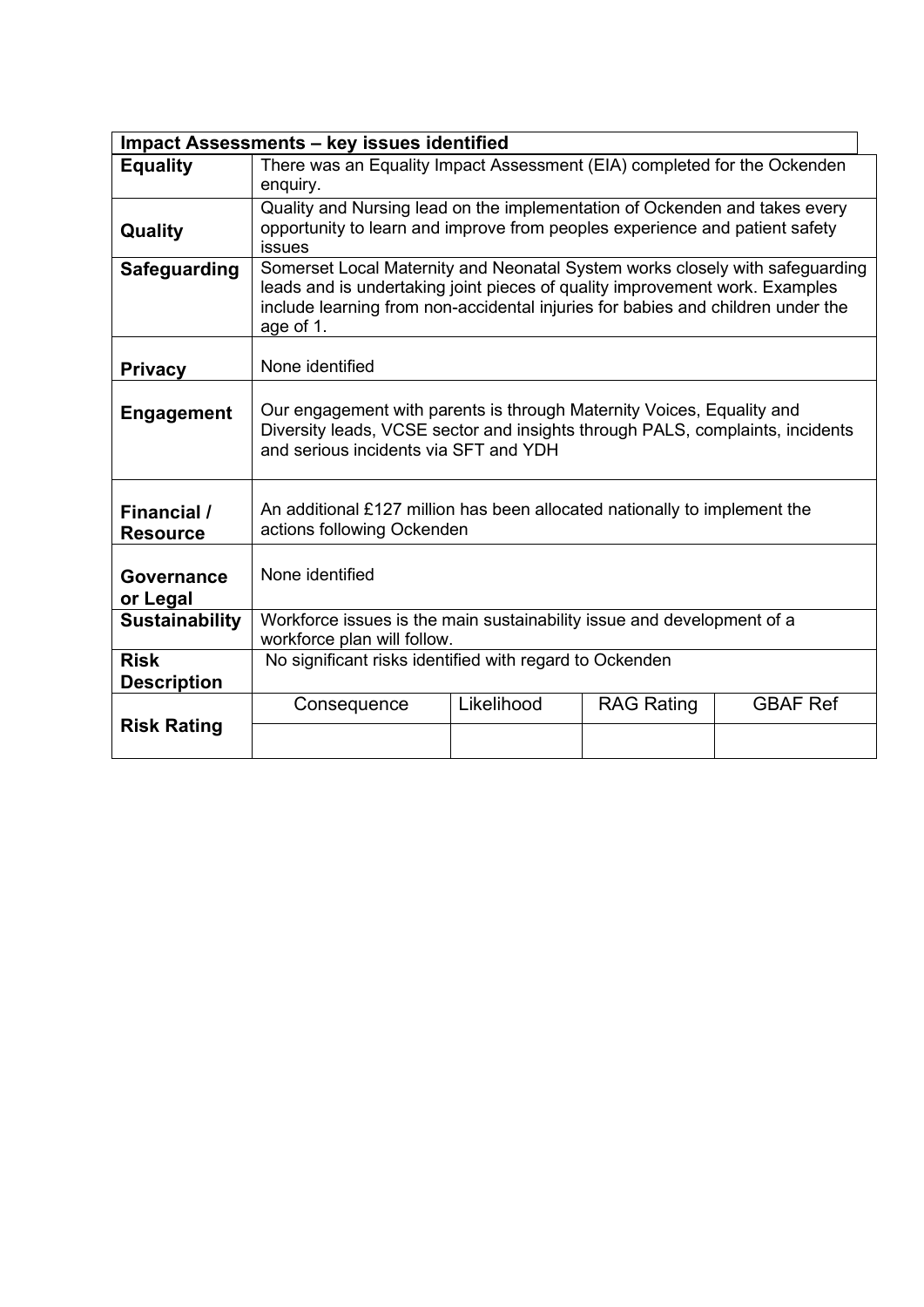

## **Ockenden Update**

### **CCG Governing Body**

26th May 2022

**v.03**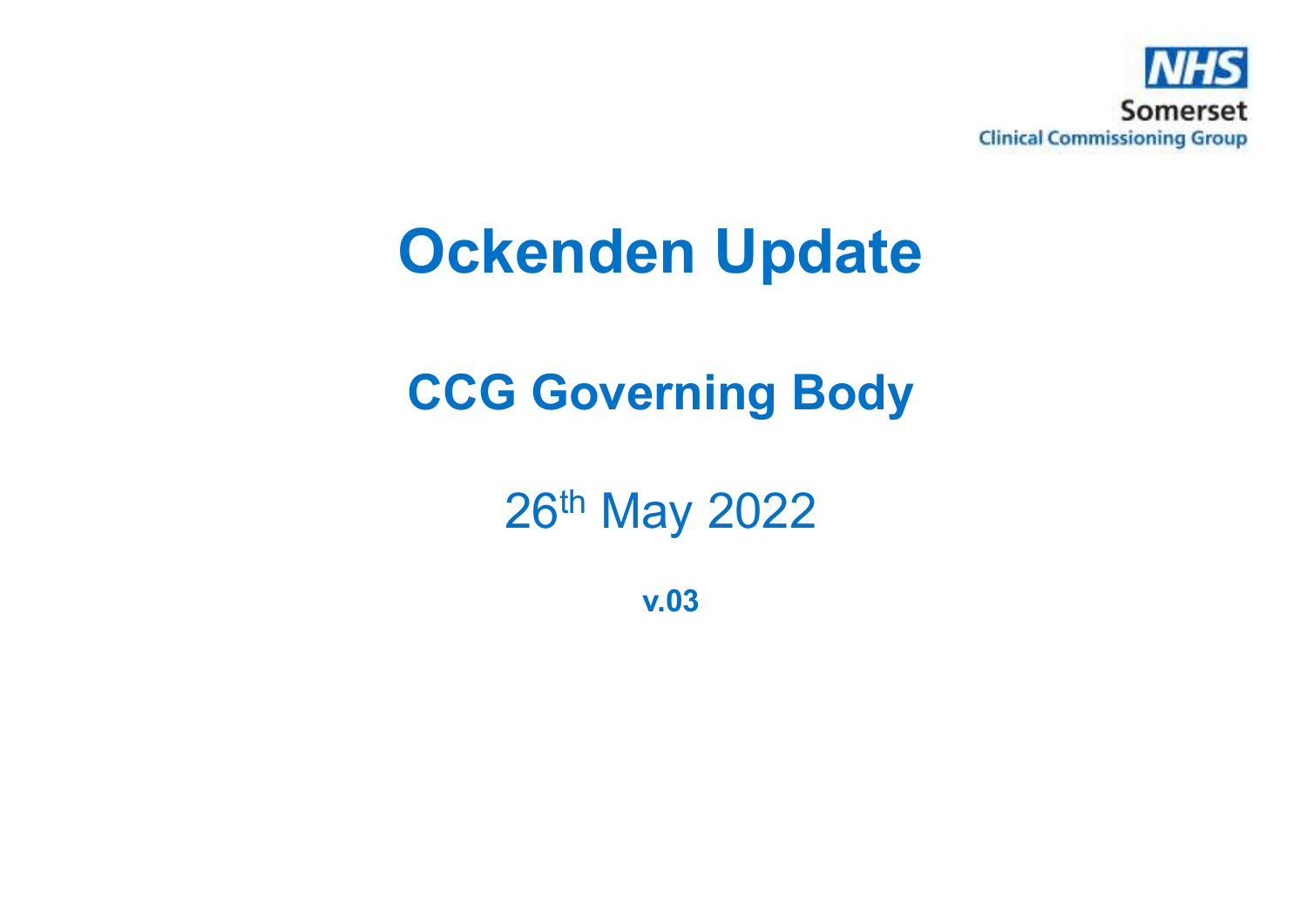### **Introduction**



- $\bullet$  This independent review of maternity services at the Shrewsbury and Telford Hospital NHS Trust commenced in the summer of 2017
- $\bullet$  Ockenden's interim report: Emerging Findings and Recommendations from the Independent Review of Maternity Services at the Shrewsbury and Telford Hospitals NHS Trust was Published on 11 December 2020
- $\bullet$  The final Ockenden report of the Independent Maternity Review of maternity services at the Shrewsbury and Telford Hospital NHS Trust was published on 30th March 2022
- • The report included details on an NHS maternity service that failed. It failed to investigate, failed to learn and failed to improve, and therefore often failed to safeguard mothers and their babies at one of the most important times in their lives
- $\bullet$  The review included 1,500 families, whose experiences occurred predominantly between 2000 and 2019, and interviewed 60 present and former members of staff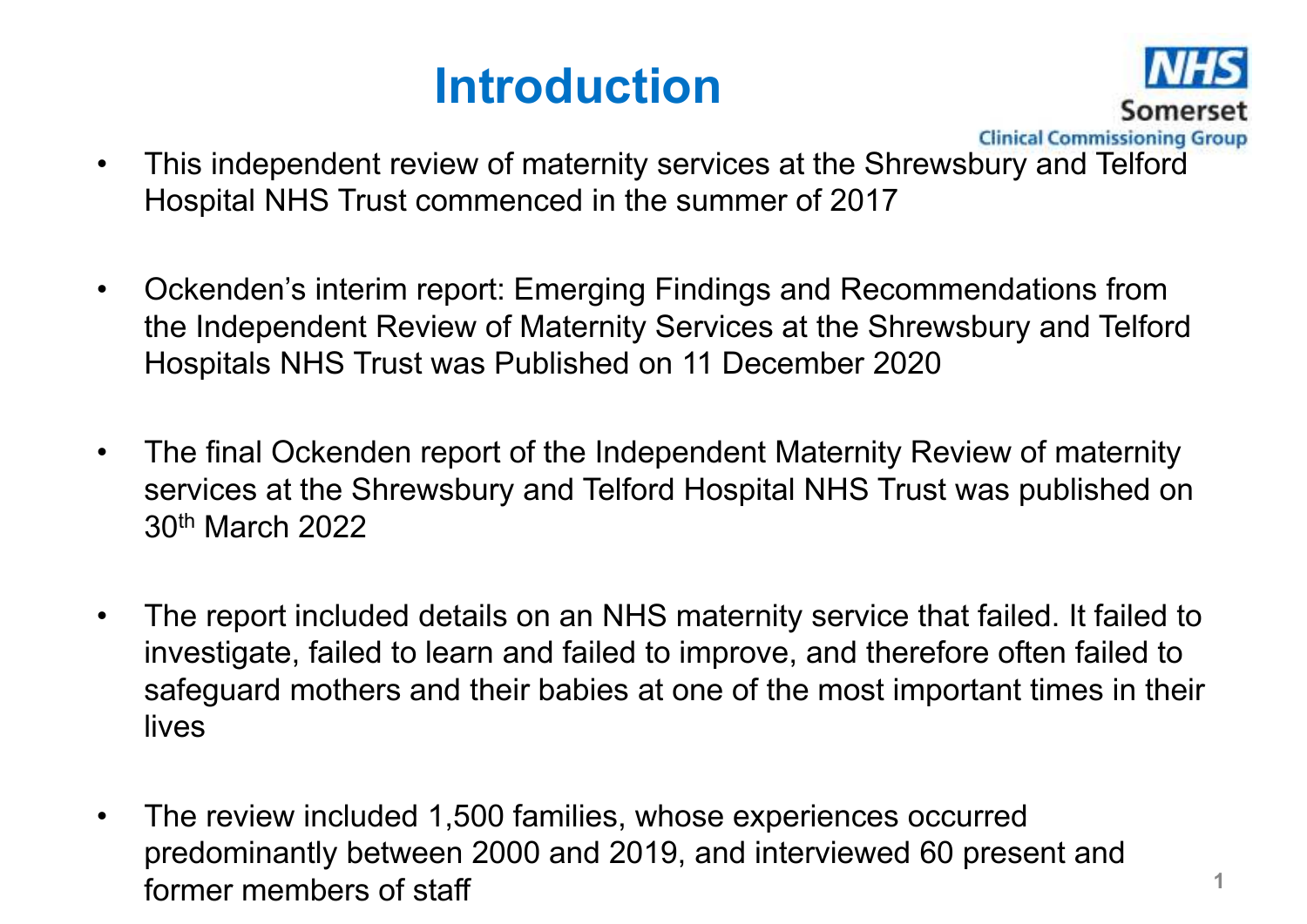## **Why this report is significant**



- • The impact of death or serious health complications suffered as a result of maternity care cannot be underestimated. The impact on the lives of families and loved ones is profound and permanent
- $\bullet$  The events at maternity services at the Shrewsbury and Telford Hospital NHS Trust has not only put a spotlight on this service, but also on other maternity services across England
- • Recognition of the failure to adequately address and learn lessons from serious maternity events
- • In the final weeks leading up to publication, a number of staff withdrew their co-operation from the report. The main reason for withdrawing from the report as cited by staff was fear of being identified
- $\bullet$  The size and scale of this review is unprecedented in NHS history and we have a once-in-a-generation opportunity to improve the safety and quality of maternity service provision – now and in the future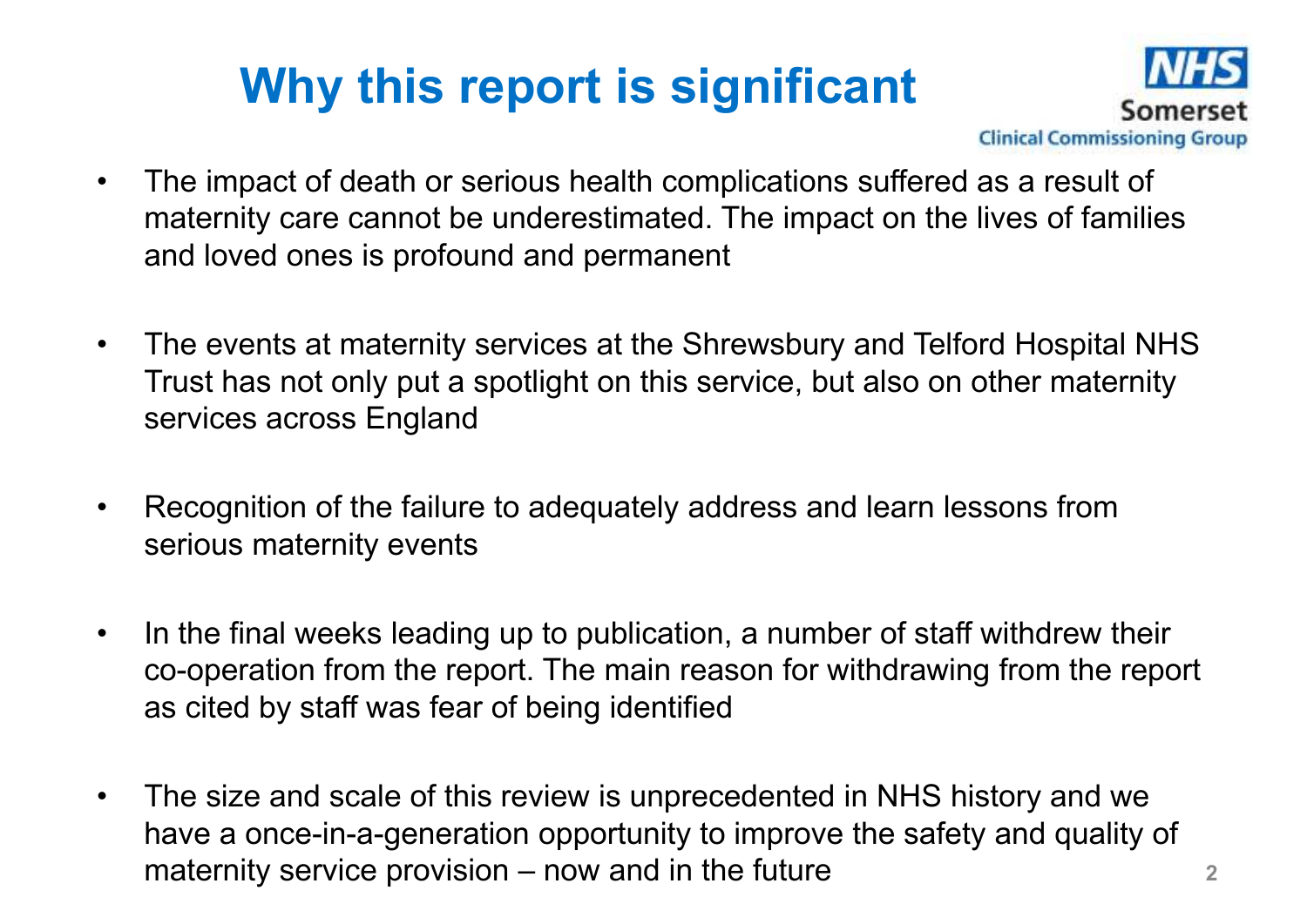## **Poor Care Identified (1)**



- $\bullet$  12 cases of maternal death were considered by the review team. None of the mothers had received care in line with best practice at the time and, in threequarters of cases, the care could have been significantly improved
- $\bullet$  Internal investigations did not recognise system and service-wide failings to follow appropriate procedures and guidance. As a result, significant omissions in care were not identified and, in some incidents, women themselves were also held responsible for the outcomes
- • Of the 498 cases of stillbirth reviewed, 1 in 4 cases were found to have significant or major concerns in maternity care that, if managed appropriately, might or would have resulted in a different outcome
- $\bullet$  Staff were overly confident in their ability to manage complex pregnancies and babies diagnosed with fetal abnormalities during pregnancy. There was sometimes a reluctance to refer to a tertiary unit to involve specialists such as paediatric surgeons and geneticists in care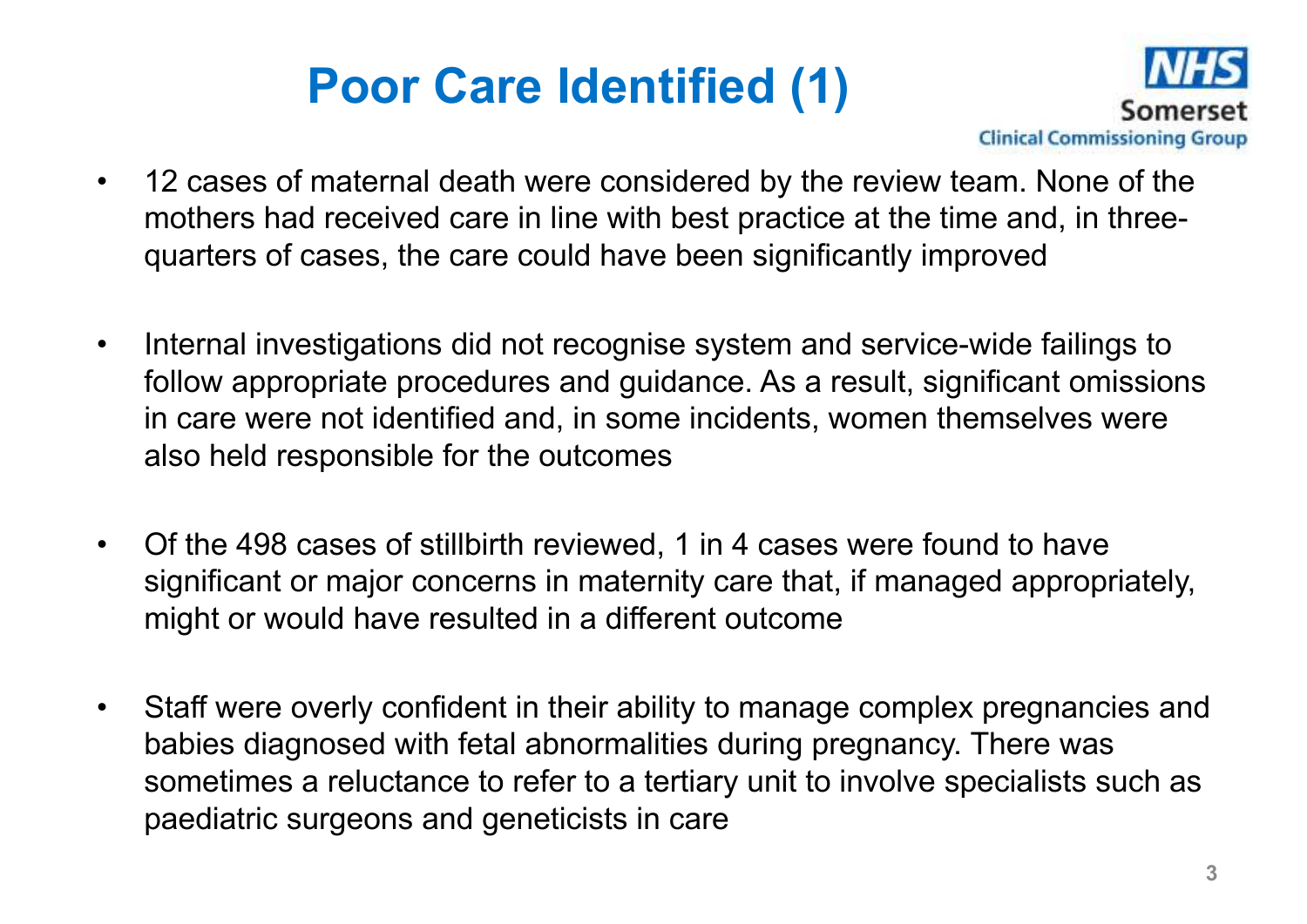## **Poor Care Identified (2)**



- • Women were frequently not referred to or discussed with colleagues from the wider multidisciplinary team. It has been observed that there were repeated failures to escalate concerns in both antenatal and postnatal environments
- • Examples within this report where there were delays in women being:
	- $\circ$  admitted to the labour ward during induction of labour
	- o assessed for emergency intervention during labour
	- $\circ$  reviewed by consultants in the postnatal environment
- $\bullet$  Families being discharged from hospital, but later readmitted for emergency procedures due to becoming extremely unwell through the lack of earlier appropriate review of care
- • Other examples of a lack of appropriate escalation are of obstetric anaesthetists involved at the last minute, not enabling them to assess women appropriately for urgent obstetric interventions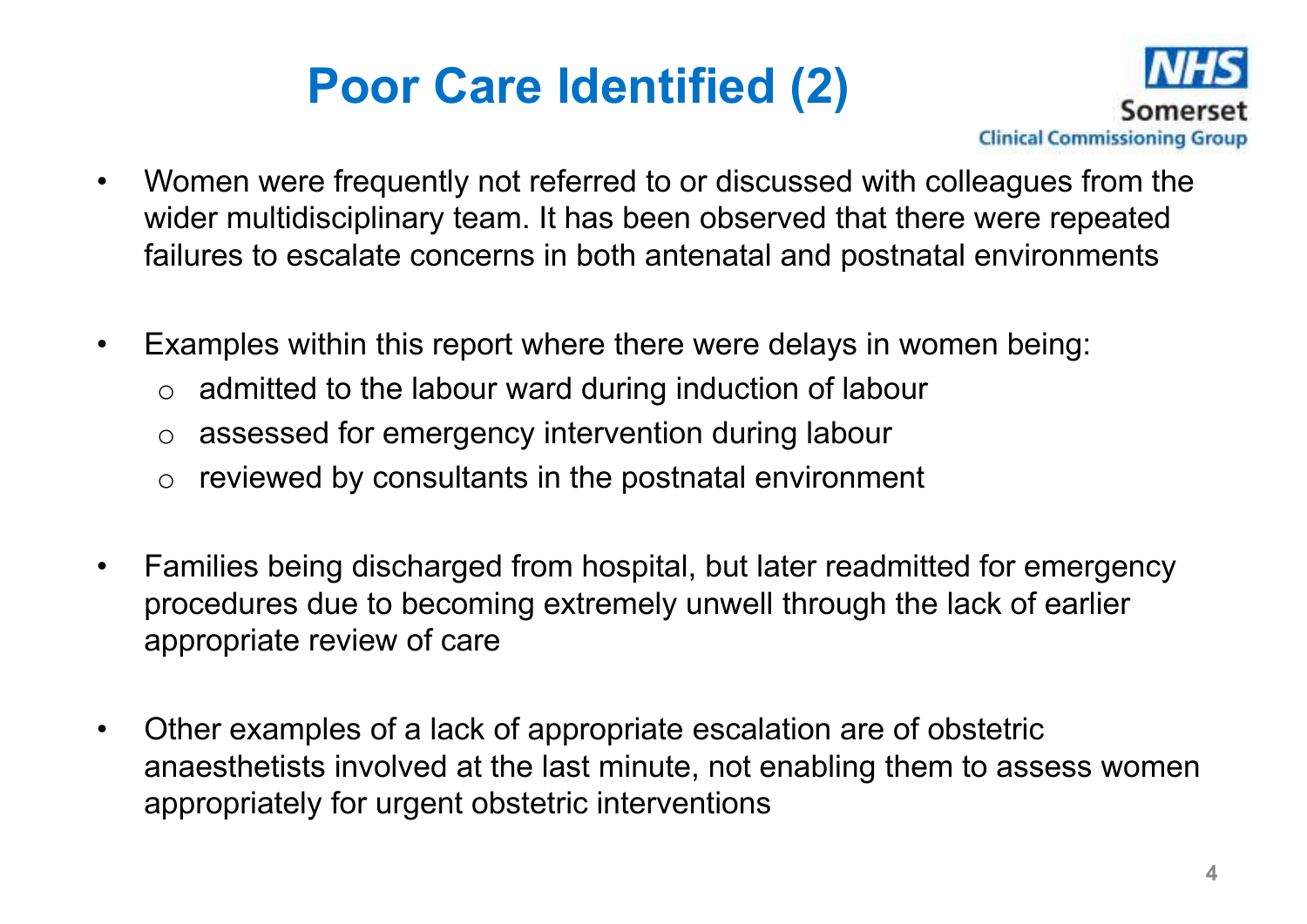## **Failure in governance and leadership (1)**



**5**

- •Failure to follow national clinical guidelines, whether it be for the monitoring of fetal heart rate, maternal blood pressure, management of gestational diabetes or resuscitation
- • Delays in escalation and failure to work collaboratively across disciplines, resulted in the many poor outcomes experienced by mothers or their babies
- $\bullet$  Lack of action from senior clinicians following escalation. Culture of 'them and us' between the midwifery and obstetric staff, which engendered fear among midwives to escalate concerns to consultants
- • Lack of compassion expressed by staff – either while they were still receiving care or in follow-up appointments and during complaints processes
- • Significant staffing and training gaps within both the midwifery and medical workforce that negatively affected the operational running of the service
- $\bullet$  Medical staff rotas overstretched. Inadequate support from consultant obstetric and anaesthetic services caused a consistent lack of clinical expertise to be available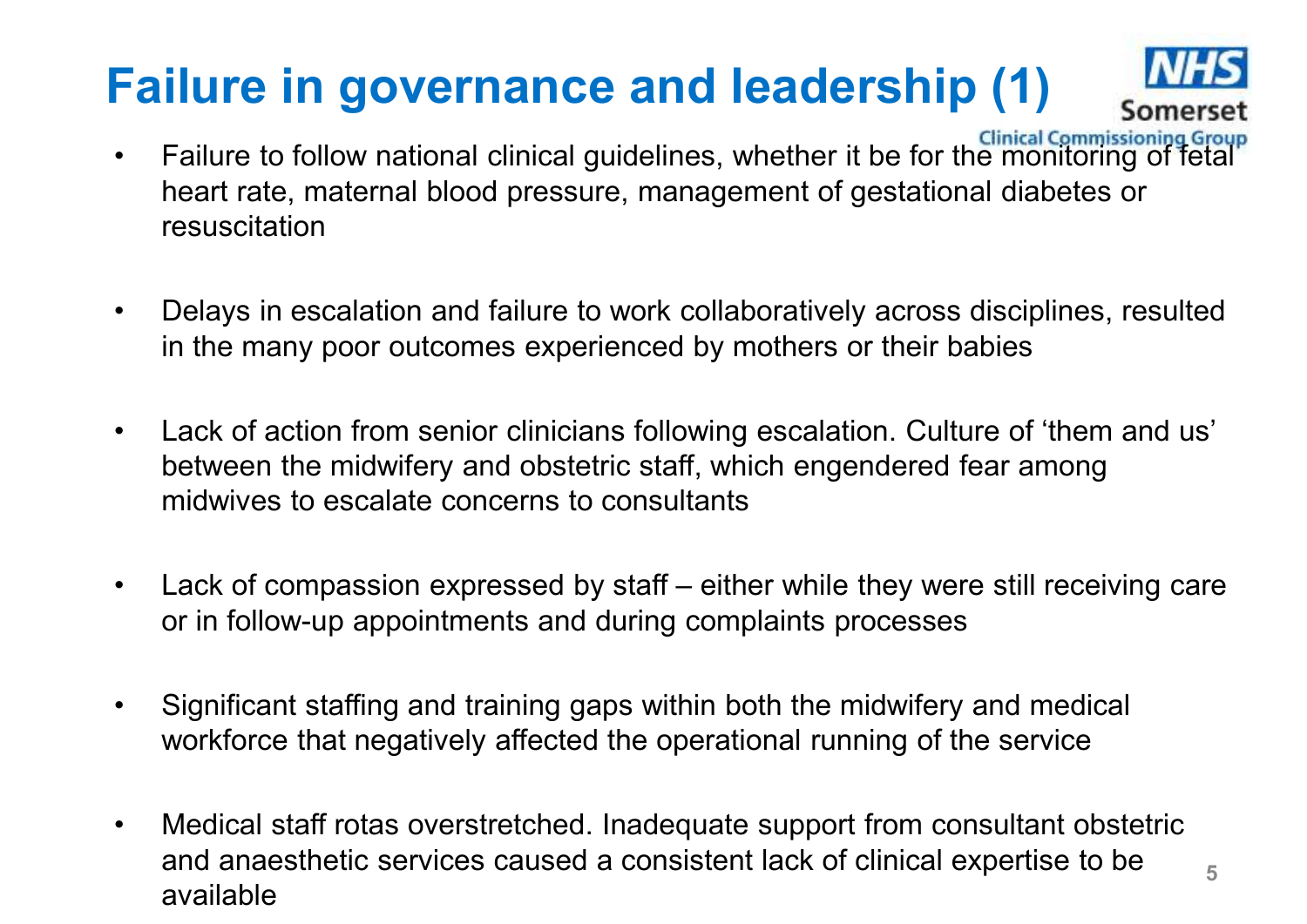### **Failure in governance and leadership (2)Clinical Commissioning Group**

- $\bullet$  Trust leadership team up to board level to be in a constant state of churn and change. Failure to foster a positive environment to support and encourage service improvement at all levels
- $\bullet$  Trust board did not have oversight or a full understanding of issues and concerns within the maternity service, resulting in neither strategic direction and effective change, nor the development of accountable implementation plans
- $\bullet$  Reviews were not multidisciplinary and did not identify the underlying systemic failings, and some significant cases of concern were not investigated at all
- $\bullet$  Where investigations took place, there was a lack of oversight by the trust board
- • Throughout the review period, lessons were not learned, mistakes in care were repeated, and the safety of mothers and babies was unnecessarily compromised as a result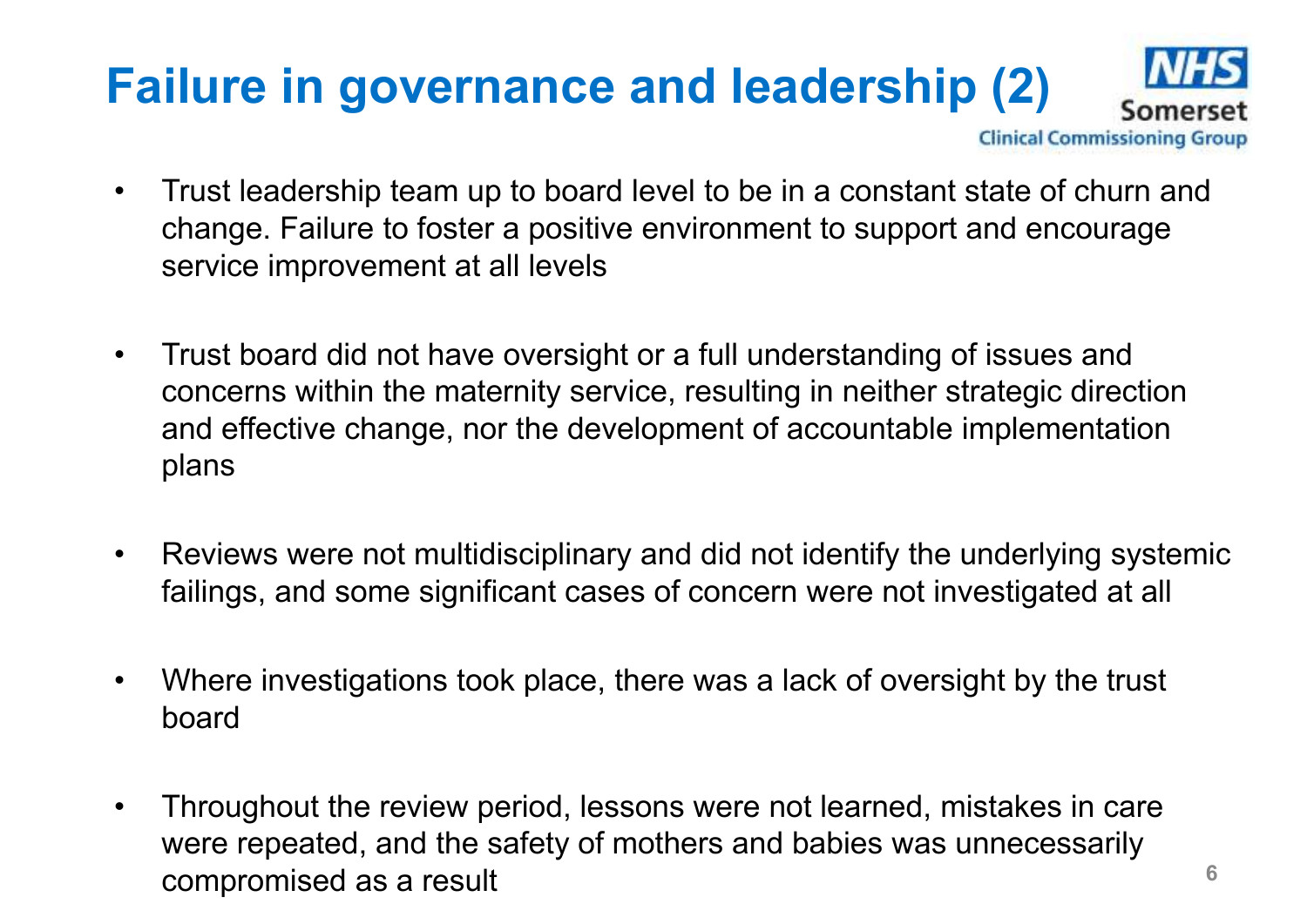### **Local actions for learning, immediate and essential actionsClinical Commissioning Group**

- $\bullet$  Many of the issues highlighted in this report are not unique to Shrewsbury and Telford Hospitals NHS Trust and have been highlighted in other local and national reports into maternity services in recent years
- $\bullet$  Identified 15 areas that should be considered by all trusts in England providing maternity services. Some of these include:
	- o The need for significant investment in the maternity workforce and multiprofessional training
	- $\Omega$  Suspension of the midwifery continuity of carer model until – and unless – safe staffing is shown to be present
	- $\Omega$  Strengthened accountability for improvements in care among senior maternity staff, with timely implementation of changes in practice and improved investigations involving families
- • Urgent need for a robust and funded maternity-wide workforce plan. Robustly funded, well-staffed and trained workforce will we be able to ensure delivery of safe and compassionate maternity care locally and across England.**7**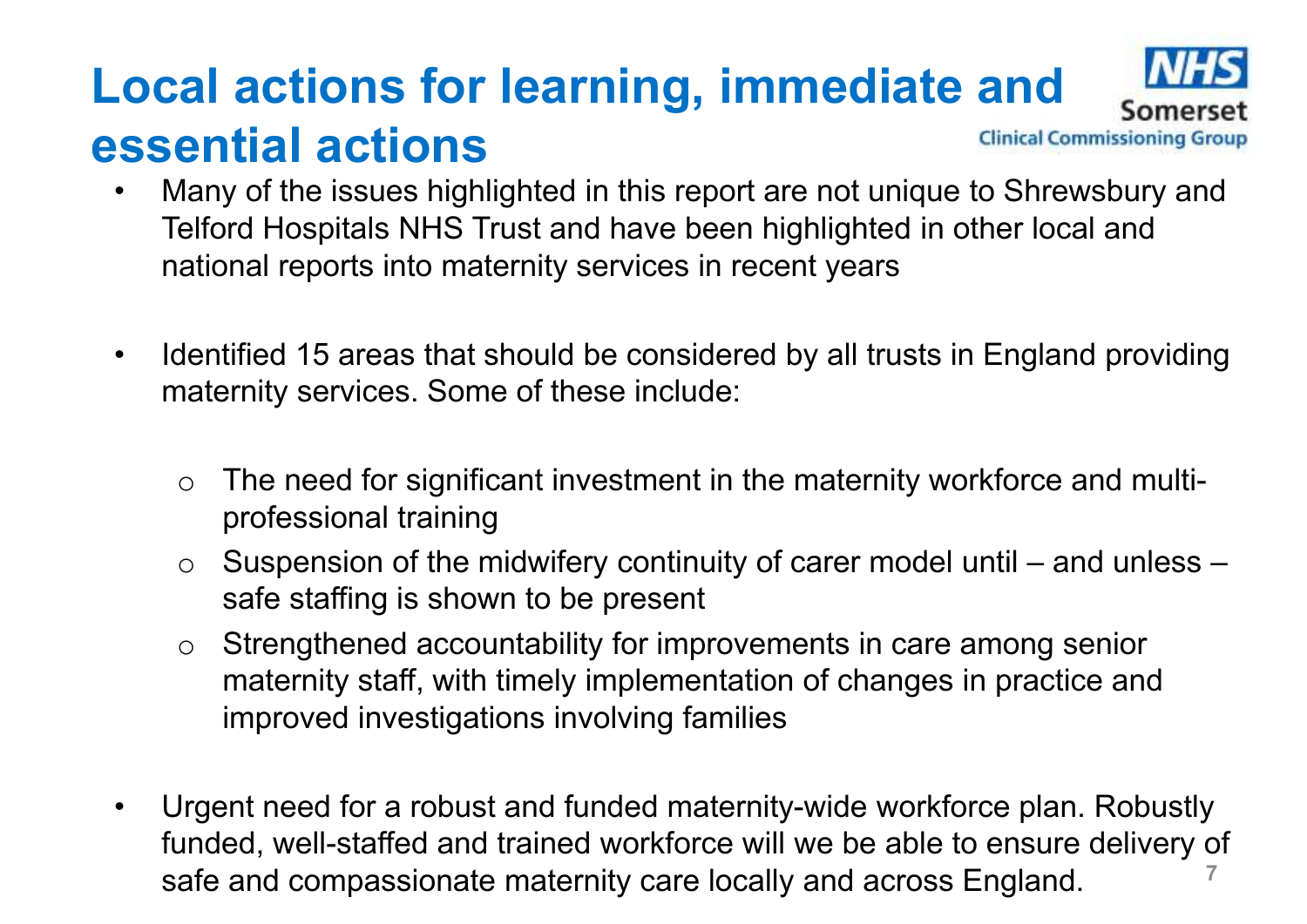### **Our Somerset System Approach**



- **Clinical Commissioning Group**
- $\bullet$  We have a joint (SFT and YDH) Ockenden Action Plan (copy of which is included in Appendix A) which is overseen by Sallyann King, Director of Midwifery. No risks identified
- $\bullet$  Both Heads of Midwifery have been appointed at YDH and SFT and report to the Director of Midwifery
- $\bullet$  Progress against our joint Ockenden Action Plan is overseen by our Locality Maternity and Neonatal System (LMNS) Safety Group
- $\bullet$  Our LMNS Safety Sub Group reports into the Somerset LMNS Programme Board
- $\bullet$  The Somerset LMNS Programme Board reports into the South West Perinatal Quality Safety Surveillance Group (chaired by NHSEI) and our Somerset System Quality Group
- $\bullet$  An informal Insight visit to YDH and SFT took place on 5th and 6th May by Somerset CCG colleagues and Maternity Voices **8**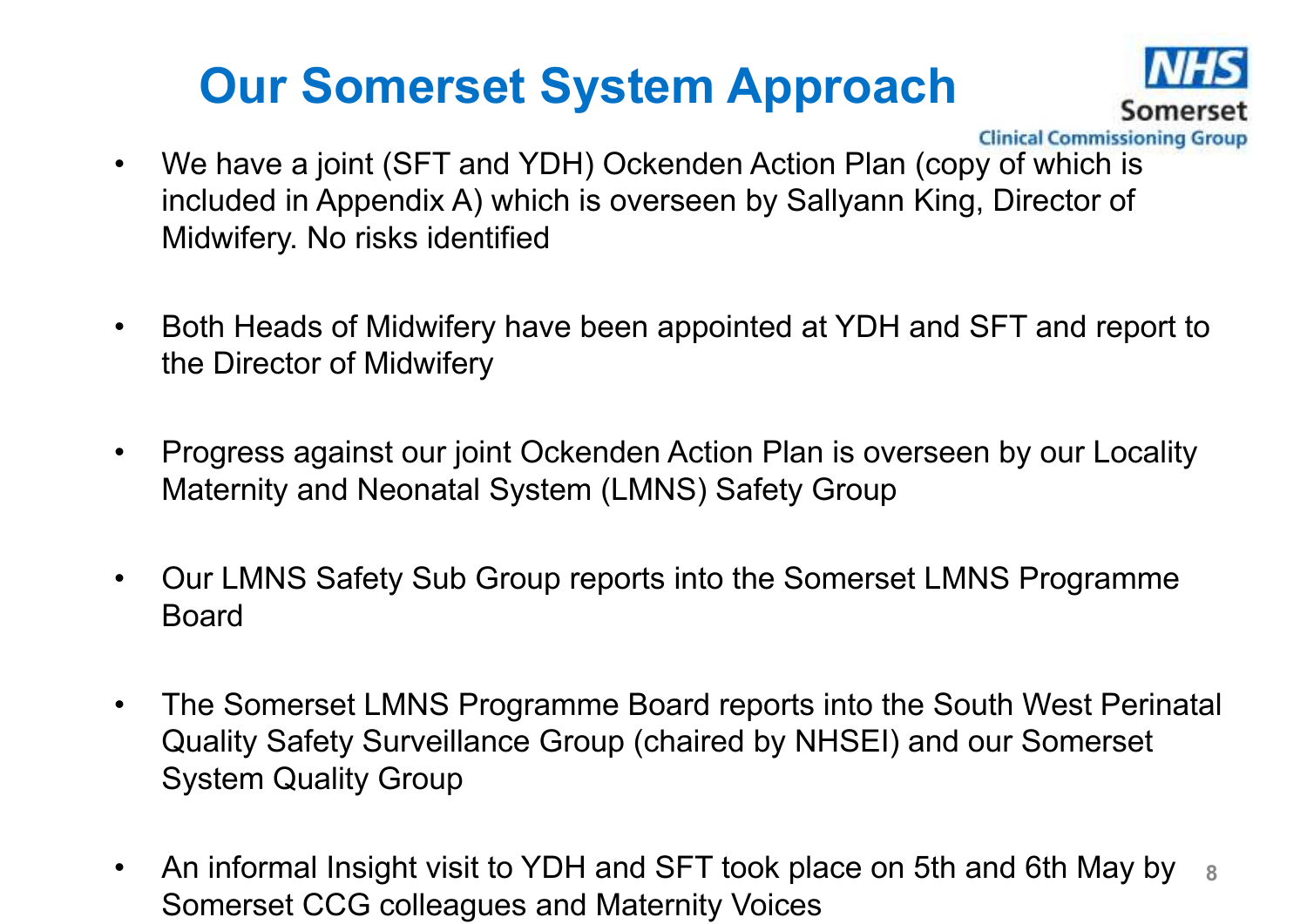### **Somerset's Maternity and Neonatal current governance arrangements**



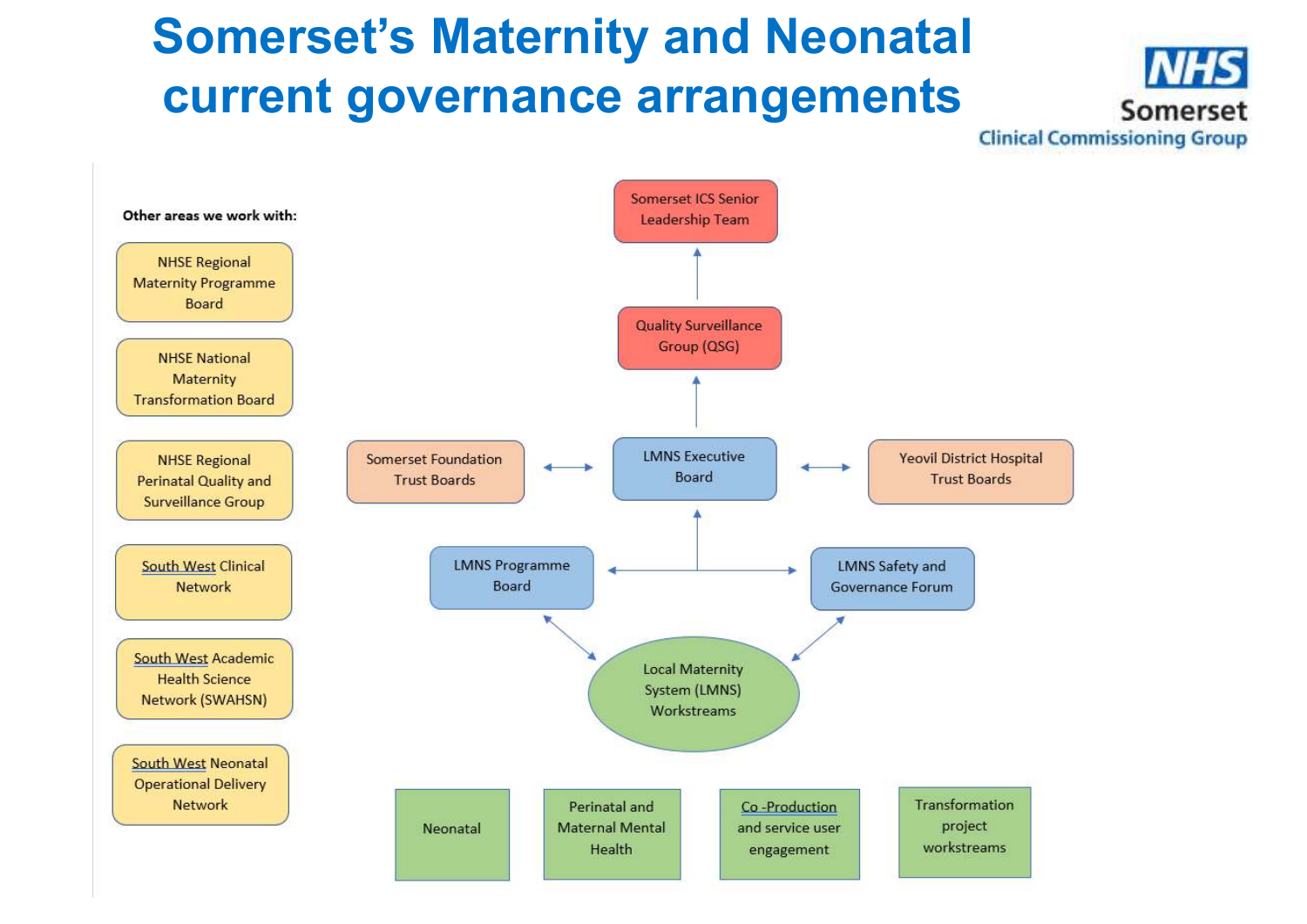# **Somerset CCG Insight Visits – May 2022**<br> **Somerset** Commissioning Group



Below is a summary of our findings following our informal visits in May 2022 to both YDH and SFT's maternity units:

- $\bullet$ Fostering partnership working
- •Both YDH & SFT were welcoming, friendly, informative and calm
- • Walked patient journey and the sensitive arrangements in place for those who have lost a baby
- • Informal conversations held around the 7 Immediate and Essential Actions (IEAs) from Ockenden 1
- •Visual representation displayed in both areas regarding Ockenden oversight
- $\bullet$  Workforce support and confidential escalation of concerns displayed in a variety of areas**10**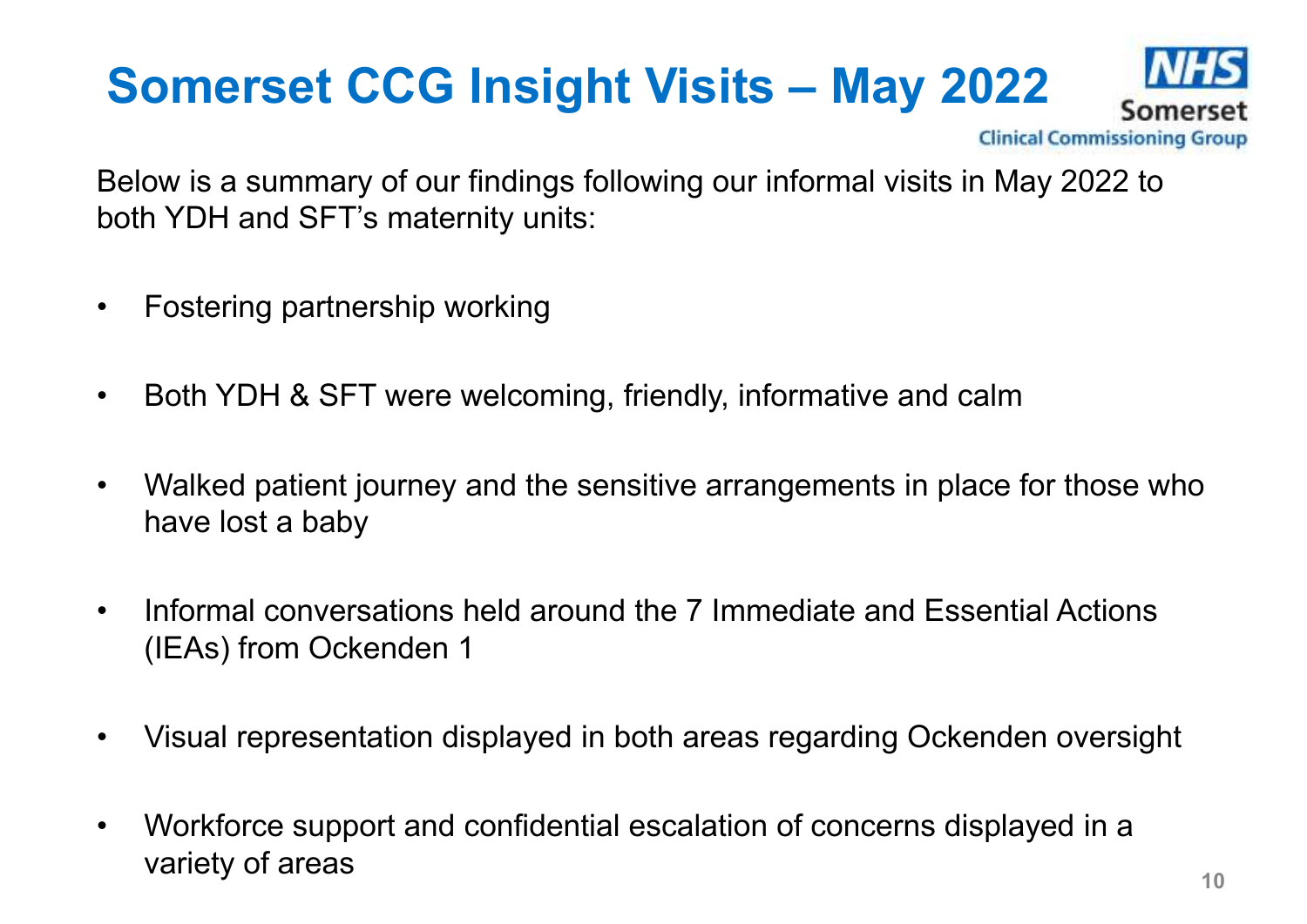



- • Both YDH and SFT have received a letter setting out the actions required. There is now a period of reflection whilst waiting the East Kent report within next few weeks
- • The CCG has appointed an Assistant Quality Manager who started on 19th April 2022 and is a trained midwife. Her role will be to help progress the actions from Ockenden
- • The CCG Quality and Nursing Team is working closely with Women's and Children's Team in implementing the actions from Ockenden
- •Our Director of Maternity will be joining the Regional Ockenden Task and Finish Group
- •A formal Insight visit is planned by NHSEI on  $6<sup>th</sup>$  and  $7<sup>th</sup>$  September 2022 to YDH and SFT respectively. CCG colleagues and Maternity Voices will join these assurance visits
- • As a CCG and Somerset System we will continue to escalate any concerns via the LMNS Safety Group, LMNS Programme Board and Somerset System Quality Group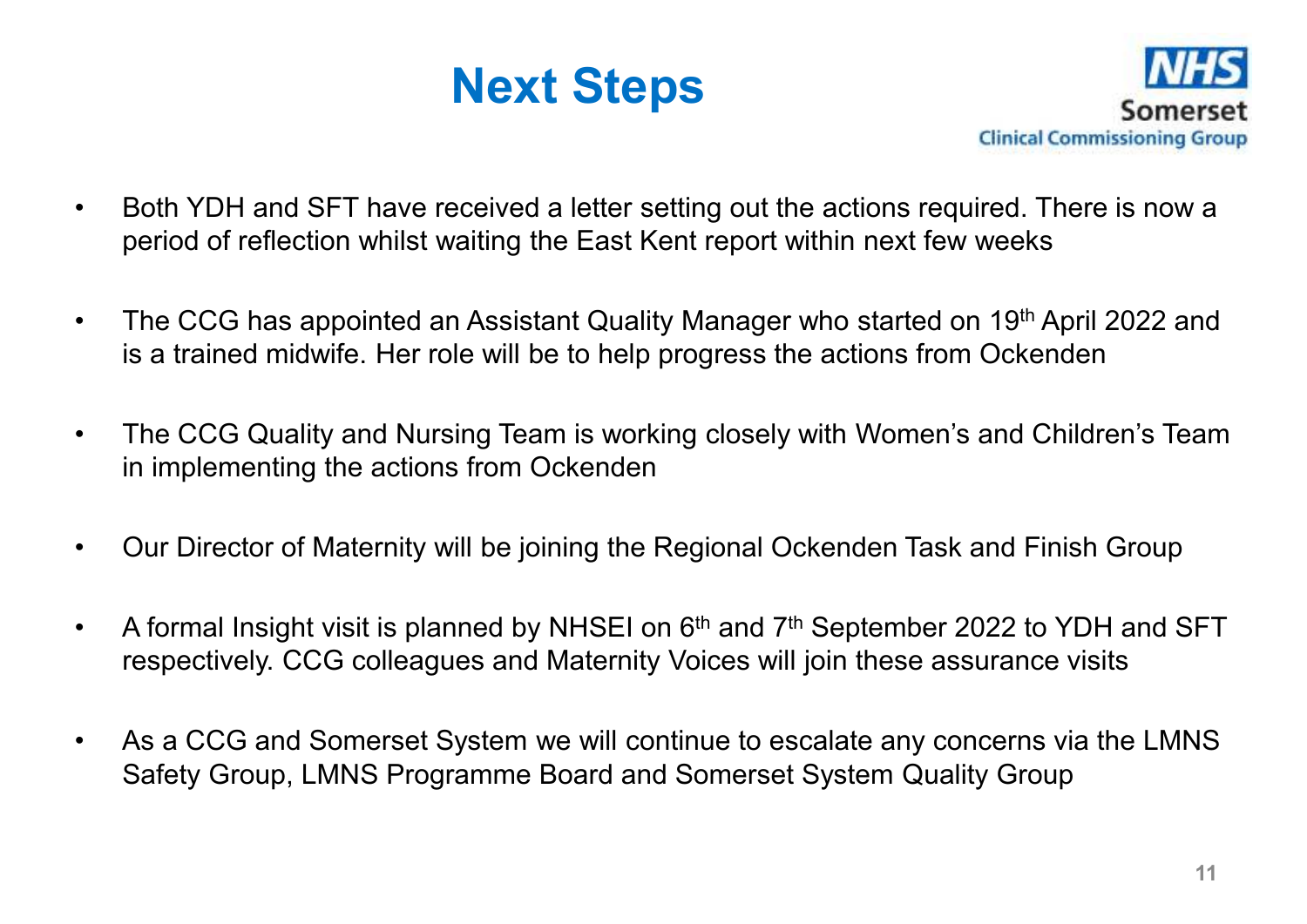### **Appendix 1 – Somerset System Summary**



|                                                                          |                                                                                                                                                                                                                                                                                                                                                                                                                                                                                                                             |                                                                                                                                                                                                                                                                                                                                                                                                                                                                                                                                                                                                                                                                            | <b>Oversight</b>                                                                                                                           | <b>Further support</b>       | <b>Escalated to:</b> |       |  |
|--------------------------------------------------------------------------|-----------------------------------------------------------------------------------------------------------------------------------------------------------------------------------------------------------------------------------------------------------------------------------------------------------------------------------------------------------------------------------------------------------------------------------------------------------------------------------------------------------------------------|----------------------------------------------------------------------------------------------------------------------------------------------------------------------------------------------------------------------------------------------------------------------------------------------------------------------------------------------------------------------------------------------------------------------------------------------------------------------------------------------------------------------------------------------------------------------------------------------------------------------------------------------------------------------------|--------------------------------------------------------------------------------------------------------------------------------------------|------------------------------|----------------------|-------|--|
| <b>Subject</b>                                                           | <b>Information</b>                                                                                                                                                                                                                                                                                                                                                                                                                                                                                                          | <b>Actions/Mitigations:</b>                                                                                                                                                                                                                                                                                                                                                                                                                                                                                                                                                                                                                                                | from:                                                                                                                                      | request from<br><b>PQSSG</b> | Local<br><b>ICS</b>  | SWQSG |  |
| Themes of incidents graded as<br>moderate and above                      | $SFT -$<br>1x level 3 incident for IUD<br>$\bullet$<br>3x Incidents - x1 transfer to ITU, x1<br>$\bullet$<br>Eclampsia, x1 return to theatre<br>YDH-<br>• Maternal admission to ITU following a<br>possible delay in delivery for a pre-<br>eclamptic mother.<br>• Shoulder dystocia resulting in erb's<br>palsy injury<br>Neonatal death following birth of baby<br>$\bullet$<br>with known lethal abnormality<br>• Term baby admitted to SCBU with<br>abnormal antenatal CTG - diagnosis of<br>HIE, NND at 9 days of age. | no care concerns identified<br>• Lack of specific guidance for management of Trust SIRG<br>labour/ delivery with eclampsia within<br>hypertensive guideline to be reviewed and<br>amended/ use case in prompt training<br>Excellence report for staff involved<br>Timeline review undertaken - learning<br>identified and case presented through<br>departmental meetings.<br>• Case reviewed. Well managed obstetric<br>emergency. Patient had risk factors for SD<br>and had been counselled appropriately in the<br>antenatal period.<br>No actions required. Outstanding care<br>provision.<br>• No immediate actions required. Will be taken<br>through PMRT process. | Safety<br>subgroup<br><b>Trust Safety</b><br>Champion<br>monthly<br>meetings<br><b>CQAC/Quarter</b><br>ly board of<br><b>Directors</b>     |                              |                      |       |  |
| <b>HSIB</b> referrals                                                    | None                                                                                                                                                                                                                                                                                                                                                                                                                                                                                                                        |                                                                                                                                                                                                                                                                                                                                                                                                                                                                                                                                                                                                                                                                            |                                                                                                                                            |                              |                      |       |  |
| Themes from reviews of perinatal<br>deaths                               | SGA's<br><b>Diabetics</b><br>Fractured AN care due to mother moving<br>area<br>Family members who smoke were not<br>offered referral to smoking cessation<br>services. anaesthetist services not<br>sensitive towards the bereaved parents.                                                                                                                                                                                                                                                                                 | To be discussed at LMNS safety sub-group to<br>develop SMART actions to improve referrals.<br>Anaesthetic team now receive bereavement<br>training as part of a mandatory yearly update.<br>Bereavement training is adapted following<br>PMRT feedback.                                                                                                                                                                                                                                                                                                                                                                                                                    | Safety<br>subgroup<br><b>Trust Safety</b><br>Champion<br>meetings<br><b>PMRT</b><br><b>CQAC/Quarter</b><br>ly board of<br><b>Directors</b> |                              |                      |       |  |
| 100% of perinatal mortality reviews 100%<br>include an external reviewer |                                                                                                                                                                                                                                                                                                                                                                                                                                                                                                                             |                                                                                                                                                                                                                                                                                                                                                                                                                                                                                                                                                                                                                                                                            |                                                                                                                                            |                              |                      |       |  |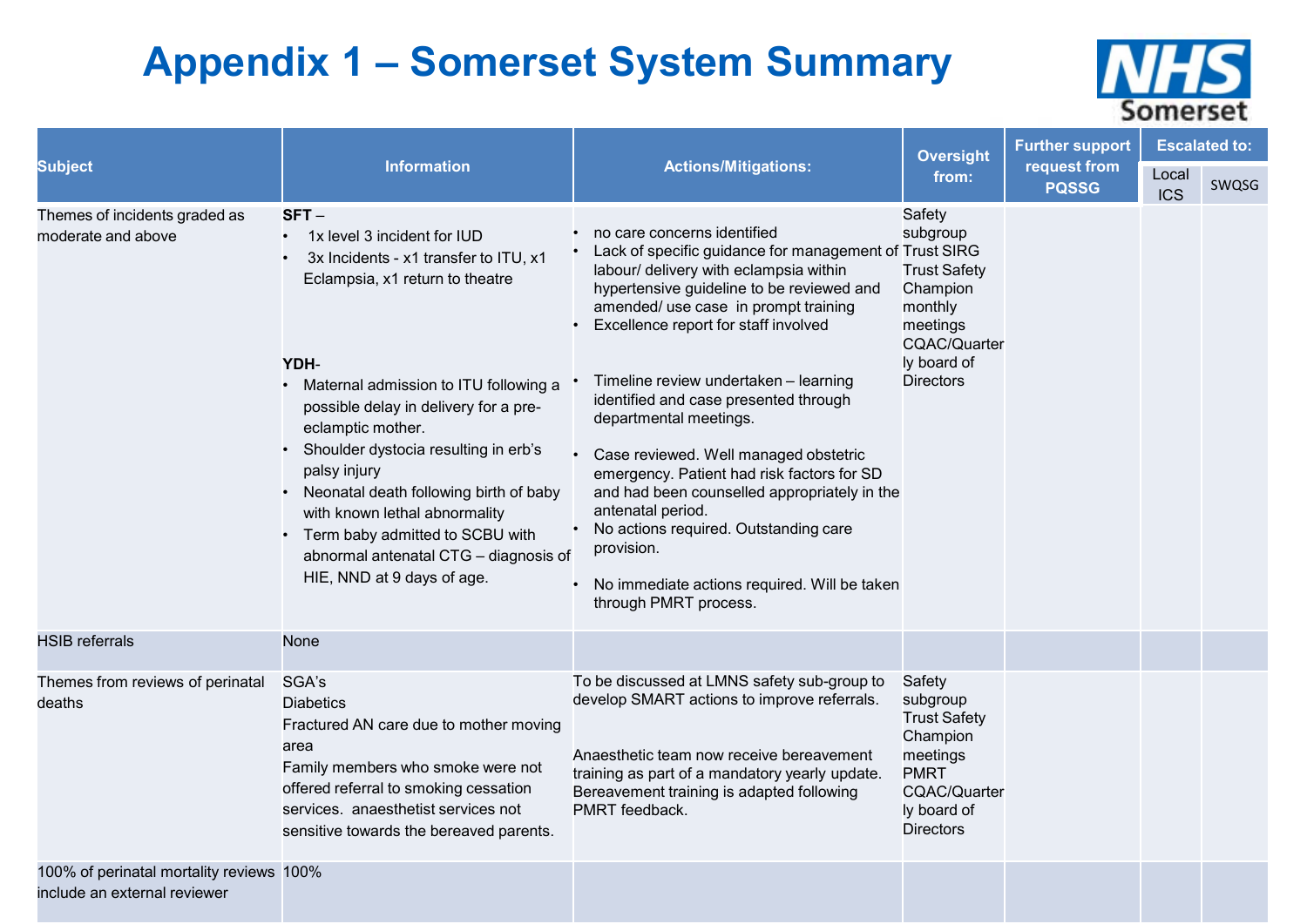### **Somerset System Summary**



| <b>Subject</b>                                                                                                                    | <b>Information</b>                                                                                                                                                                                                                                                                                                                                                                                                                                                                                                                                                                                                                                                           | <b>Actions/Mitigations:</b>                                                                                                                                                                                                                                                                                                                                                                                                                                                                          | <b>Oversight from:</b>                                 | <b>Further support</b> | ----<br><b>Escalated to:</b> |       |
|-----------------------------------------------------------------------------------------------------------------------------------|------------------------------------------------------------------------------------------------------------------------------------------------------------------------------------------------------------------------------------------------------------------------------------------------------------------------------------------------------------------------------------------------------------------------------------------------------------------------------------------------------------------------------------------------------------------------------------------------------------------------------------------------------------------------------|------------------------------------------------------------------------------------------------------------------------------------------------------------------------------------------------------------------------------------------------------------------------------------------------------------------------------------------------------------------------------------------------------------------------------------------------------------------------------------------------------|--------------------------------------------------------|------------------------|------------------------------|-------|
|                                                                                                                                   |                                                                                                                                                                                                                                                                                                                                                                                                                                                                                                                                                                                                                                                                              |                                                                                                                                                                                                                                                                                                                                                                                                                                                                                                      |                                                        | request from PQSSG     | Local ICS                    | SWQSG |
| Audit findings related to safety/quality                                                                                          | SFT- Outlier for puerperal infections                                                                                                                                                                                                                                                                                                                                                                                                                                                                                                                                                                                                                                        | SSI monthly meetings ongoing for continual update and LMNS<br>identification of trends/ actions to reduce SSI's.<br>New dressing now implemented<br>Ongoing monthly audit and findings discussed at<br>monthly governance meeting<br>Implementation of practice changes: Vaginal prep at<br>LSCS as recommended by NICE, Midwife taking baby<br>at LSCS to be scrubbed- both now implemented.                                                                                                        | <b>Trust clinical</b><br>Governance                    |                        |                              |       |
| Safeguarding allegations against providers None<br>inc. wider safeguarding issues potentially<br>affecting maternity and neonatal |                                                                                                                                                                                                                                                                                                                                                                                                                                                                                                                                                                                                                                                                              |                                                                                                                                                                                                                                                                                                                                                                                                                                                                                                      |                                                        |                        |                              |       |
| Feedback from safety champions and any<br>walkabouts                                                                              | SFT -You said<br>Amazing teamwork! Lots of flexibility and moving between wards to<br>cover<br>High levels of staff sickness impacting ward areas<br>Lots of safeguarding impacts workload<br>Demand and capacity issues<br>We saw<br>Good adherence to uniform policy<br>Good use of 'I am clean' stickers<br>Some delays in essential checks<br>Busy information boards<br>YDH - You said<br>Levels of sickness impacting staffing that day<br>Concerns re theatre temperature<br>How the changes to covid guidance would impact current<br>testing/visiting<br>We saw<br>Clean environments<br>Daily checking completed<br>Key left in the drug cupboard in a labour room | To action/update<br>To update notice board with 'easy to read' information<br>Midwives and MCA's recruited and due to start in the next few weeks<br>Netcall system to be installed into Triage and work in progress to look<br>at workload and environment on the ward<br>Bank staff and agency used to cover vacancies, ongoing recruitment drive<br>Staff sent updated guidance for covid by maternity matron<br>Labour ward lead asked to remind staff re keys being returned to the key<br>safe | Safety subgroup<br>Safety Champion<br>monthly Meetings |                        |                              |       |
| Patient experience outliers<br>FFT outliers<br>Complaints                                                                         | <b>SFT</b> three complaints surrounding bereavement<br>care, infection control and partner visiting                                                                                                                                                                                                                                                                                                                                                                                                                                                                                                                                                                          | all actioned and closed<br>Updated guideline and elective c/s pathway                                                                                                                                                                                                                                                                                                                                                                                                                                | <b>PALS</b><br><b>LMNS</b> via<br>dashboard            |                        |                              |       |
|                                                                                                                                   | YDH one complaint clinical care concerns<br>surrounding mode of birth                                                                                                                                                                                                                                                                                                                                                                                                                                                                                                                                                                                                        |                                                                                                                                                                                                                                                                                                                                                                                                                                                                                                      |                                                        |                        |                              |       |
| % of all babies born at 27 weeks or under<br>delivered in maternity hospitals with a<br>designated NICU                           | <b>SFT</b> -Jan 22-0<br>Feb 22- 1 baby born 24+5/40 (0.4% of<br>monthly birth rate)<br>$YDH$ – none                                                                                                                                                                                                                                                                                                                                                                                                                                                                                                                                                                          |                                                                                                                                                                                                                                                                                                                                                                                                                                                                                                      | Safety subgroup<br><b>ODN</b>                          |                        |                              |       |
| % of term admissions to neonatal units                                                                                            | <b>SFT-</b> Jan 22. 4.2%<br>Feb 22. 3.8%<br>YDH- Jan 22. 6.5%<br>Feb 22. 5.8%                                                                                                                                                                                                                                                                                                                                                                                                                                                                                                                                                                                                | Each ATAIN case reviewed by MDT team with discussion<br>around unavoidable/ potentially avoidable admission to<br>SNU. Include in governance meeting and share with staff<br>themes of potentially avoidable cases.<br>One avoidable admission at YDH this parental choice for<br>admission to neonatal choice/maternal mental health                                                                                                                                                                | Safety subgroup<br>Safety Champion<br>monthly Meetings |                        |                              |       |
| Number of times a maternity unit or neonatal0<br>unit has been suspended and had to divert<br>admissions- and reasons for this    |                                                                                                                                                                                                                                                                                                                                                                                                                                                                                                                                                                                                                                                                              |                                                                                                                                                                                                                                                                                                                                                                                                                                                                                                      |                                                        |                        |                              |       |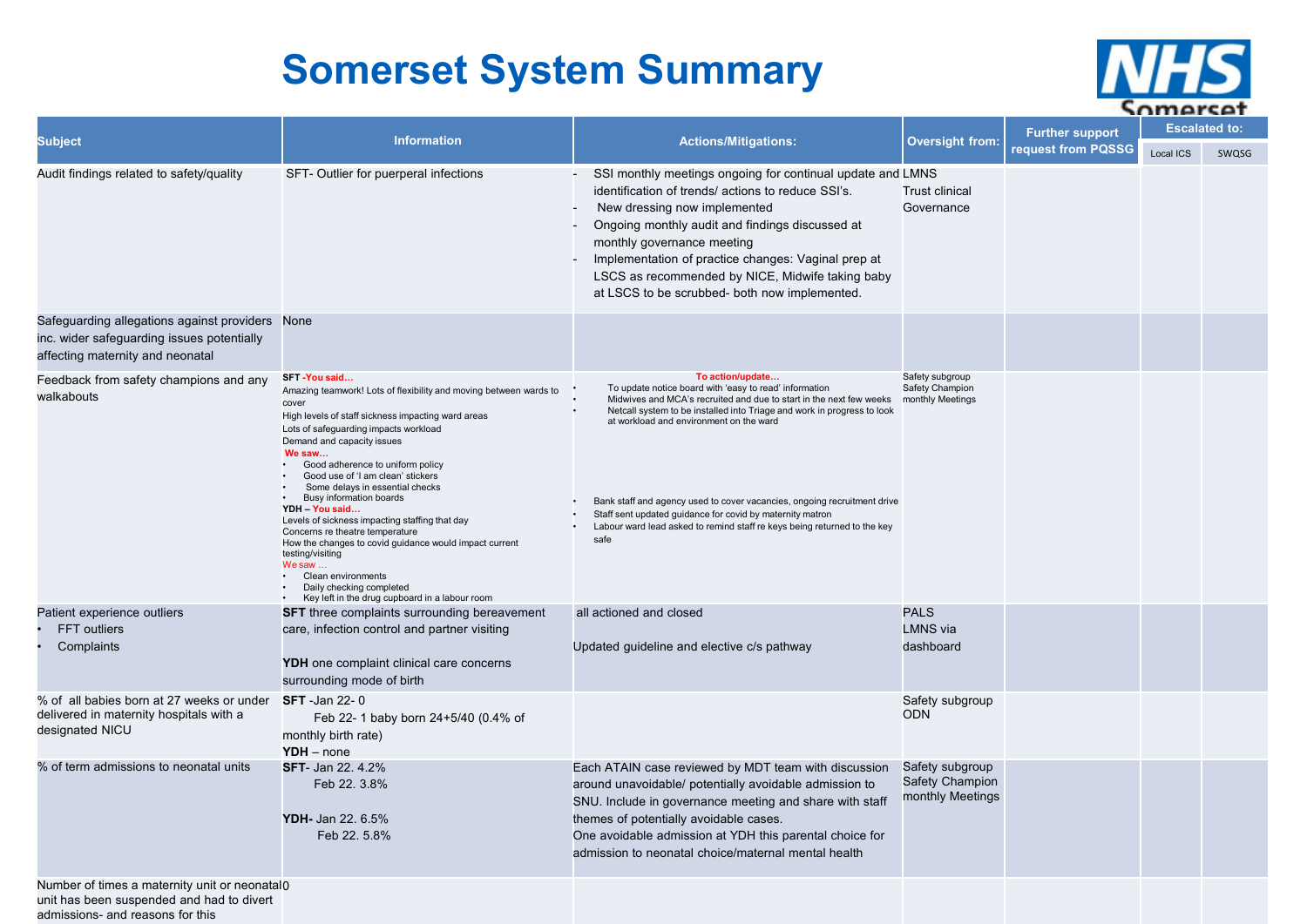### **Somerset System Summary**



| <b>Subject</b>                                                                                                                         | <b>Information</b>                                                                                                                                                                                                            | <b>Actions/Mitigations:</b>                                                                                                                                                                                                 | <b>Oversight</b>                                | <b>Further support</b><br>request from | <b>Escalated to:</b> |       |
|----------------------------------------------------------------------------------------------------------------------------------------|-------------------------------------------------------------------------------------------------------------------------------------------------------------------------------------------------------------------------------|-----------------------------------------------------------------------------------------------------------------------------------------------------------------------------------------------------------------------------|-------------------------------------------------|----------------------------------------|----------------------|-------|
|                                                                                                                                        |                                                                                                                                                                                                                               |                                                                                                                                                                                                                             | from:                                           | <b>PQSSG</b>                           | Local ICS            | SWQSG |
| External reviews/actions requested from<br>CQC, Coroner 28 reg<br>NHSR, HSIB, HEE<br><b>RCOG</b><br>In maternity and neonatal services | None                                                                                                                                                                                                                          |                                                                                                                                                                                                                             |                                                 |                                        |                      |       |
| Workforce - concerns regarding staffing<br>levels or skill mix                                                                         | Staffing demands remain a concern due to<br>covid absences, not affecting the safety of<br>the services, regularly reviewed and some<br>training cancelled to ensure safe staffing<br>levels<br>Deputy HOM role at YDH vacant | Staffing remains on trust risk registers<br>Recruitment into band 7, MSW recruitment has been Trusts Board<br>successful<br>Deputy HOM interviews have been undertaking and<br>a successful applicant has accepted the post | <b>LMNS</b>                                     |                                        |                      |       |
| Progress/challenges in meeting the CNST Smoking-CO monitoring<br>safety actions                                                        | Digital                                                                                                                                                                                                                       | Public health midwife driven forward improvement<br>plan for co monitoring with community leads<br>Procurement of a single digital system across<br>Somerset (badge net)<br>To advertise for staff to join the digital team | <b>LMNS Safety</b><br>group and Trust<br>boards |                                        |                      |       |
| Education and training- implementation of<br>the core competency framework and<br>training compliance                                  | Both trust compliant with the core<br>competency framework<br>Training compliance at                                                                                                                                          | Discussed at safety sub group bi monthly, presented LMNS safety<br>on dashboard                                                                                                                                             | group<br><b>Trust boards</b>                    |                                        |                      |       |
| Significant gaps in assessment against<br>NHSI maternity self assessment tool                                                          | Working through the self assessment as a Task and finish group to complete<br>merging trust                                                                                                                                   |                                                                                                                                                                                                                             | Trust boards                                    |                                        |                      |       |
| Concerns raised in Annual Surveys and<br>progress on actions to address<br><b>Staff</b><br><b>Maternity</b><br>Neonatal                | Staff survey for 2021 areas of concern<br>out and exhausted and working additional<br>hours and availability of adequate supplies<br>and materials to do my job, shortage of<br>staffing                                      | Action plan will be formulated to address work<br>were burnout around feelings of being worn pressures, supporting health and wellbeing<br>Recruitment in progress                                                          | Trusts boards                                   |                                        |                      |       |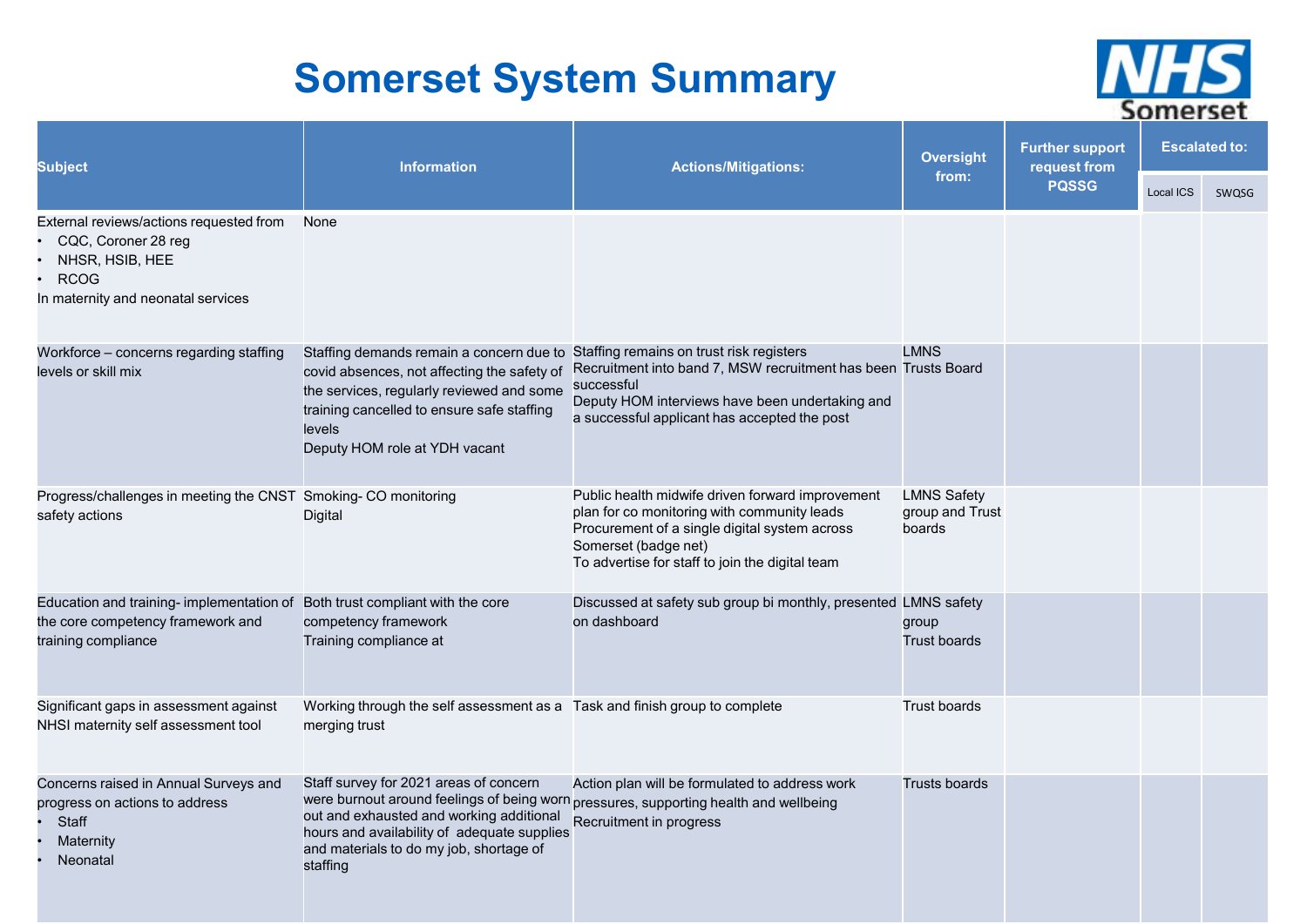### **Somerset System Summary**LMNS view of the priority concerns/risks



**Clinical Commissioning Group** 

| <b>Comment / outcome</b>                                                                                                                                                                                                                                                                                                                                                                           | <b>Formal escalation to</b>                                                                                                            |                                                                             |       | <b>Support ask</b><br>from LMNS to<br><b>PQSSG</b> |  |
|----------------------------------------------------------------------------------------------------------------------------------------------------------------------------------------------------------------------------------------------------------------------------------------------------------------------------------------------------------------------------------------------------|----------------------------------------------------------------------------------------------------------------------------------------|-----------------------------------------------------------------------------|-------|----------------------------------------------------|--|
| System summary of the priority concerns/risks                                                                                                                                                                                                                                                                                                                                                      | Actions/Mitigations:                                                                                                                   | Local ICS                                                                   | PQSSG | SWQSG                                              |  |
| Delay in launching personalised care and support plans that has been<br>Coproduced with MVP, awaiting guidance from regional PCSP task and<br>finish group to ensure that the plan meets standards agreed across the<br>region.<br>Producing a animation to be launched alongside the plans for both staff and<br>women and families.<br>The plans will include bereavement care and support plans | Date for launch planned for May once staff<br>training has been undertaken, to be provided<br>by MVP                                   |                                                                             |       |                                                    |  |
| Workforce and safe staffing remain a priority                                                                                                                                                                                                                                                                                                                                                      | Recruitment ongoing<br>Suspension of some services SFT homebirths Yes aware<br>Use of bank and agency staff<br><b>Staff incentives</b> | of ongoing<br>pressures<br>trust boards<br>informed<br>weekly of<br>demands |       |                                                    |  |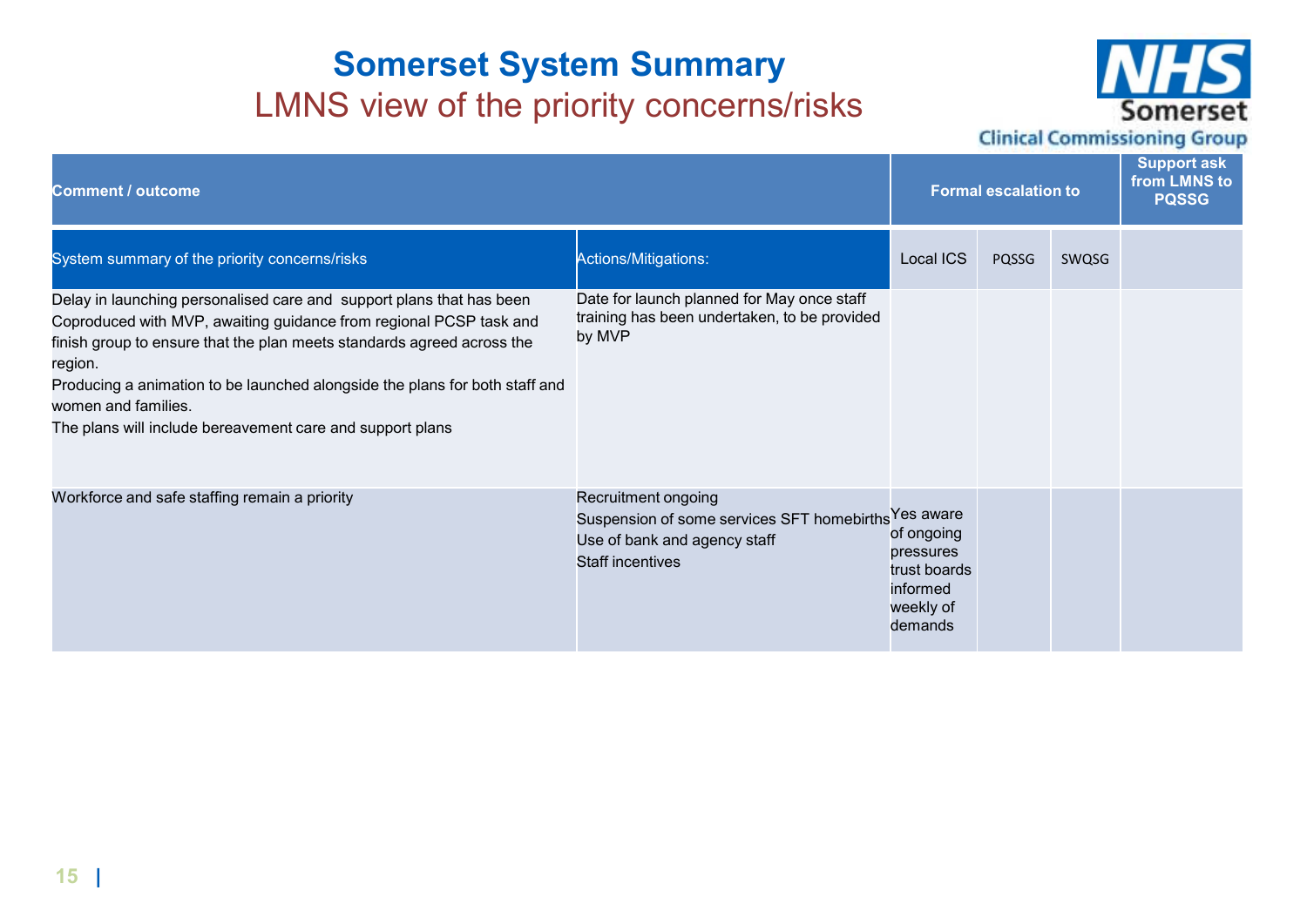### **Ockenden** – Somerset LMNS/System progress on implementation of recommendations



**Clinical Commissioning Group** 

| <b>Blue</b>                                                                                                 | Complete                                                                                                                                                                                                                                                                                                                                      |                      |
|-------------------------------------------------------------------------------------------------------------|-----------------------------------------------------------------------------------------------------------------------------------------------------------------------------------------------------------------------------------------------------------------------------------------------------------------------------------------------|----------------------|
| Green                                                                                                       | On track                                                                                                                                                                                                                                                                                                                                      |                      |
| Amber                                                                                                       | At risk- plan in<br>place                                                                                                                                                                                                                                                                                                                     | Actions/Mitigations: |
| Red                                                                                                         | Not on track +<br>support required                                                                                                                                                                                                                                                                                                            |                      |
|                                                                                                             |                                                                                                                                                                                                                                                                                                                                               |                      |
|                                                                                                             |                                                                                                                                                                                                                                                                                                                                               |                      |
|                                                                                                             |                                                                                                                                                                                                                                                                                                                                               |                      |
|                                                                                                             |                                                                                                                                                                                                                                                                                                                                               |                      |
|                                                                                                             |                                                                                                                                                                                                                                                                                                                                               |                      |
|                                                                                                             |                                                                                                                                                                                                                                                                                                                                               |                      |
|                                                                                                             |                                                                                                                                                                                                                                                                                                                                               |                      |
|                                                                                                             |                                                                                                                                                                                                                                                                                                                                               |                      |
| To ensure action is taken to improve the culture of maternity and neonatal services as a building block for | To share information and learning in a structured and systematic way, working with partners to turn learning<br>ICSs should set out a plan for how formal, structured and systematic oversight of how their LMNS will deliver<br>maintain direct line of sight from the statutory ICS Board to the LMS Board, (although there may be a period |                      |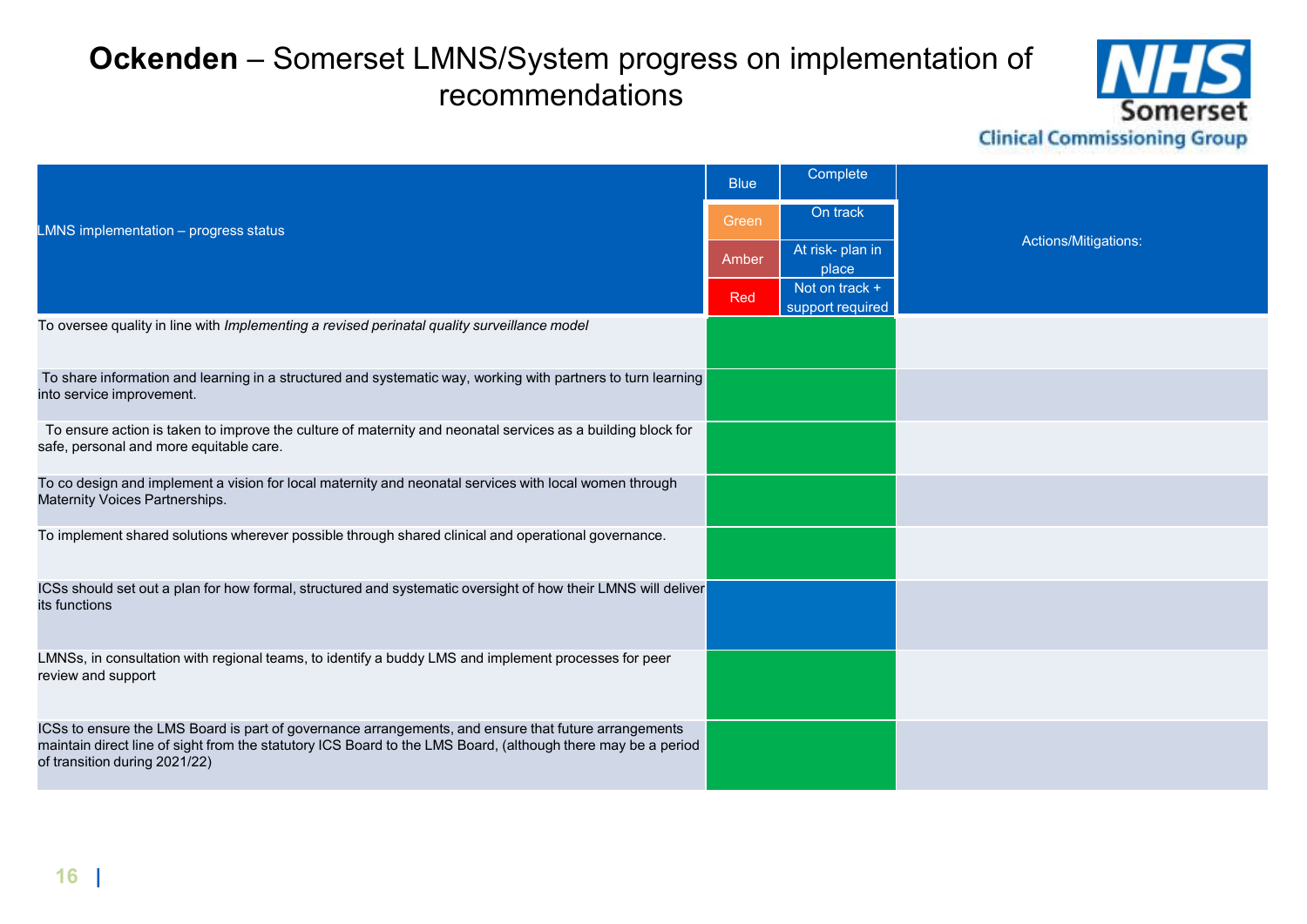### **Ockenden** - Musgrove progress on implementation of recommendations

5 **nerset Clinical Commissioning Group** 

|                                                                       | Green          | $\mathbf{1}$   |                                                                                                                                                                                                                                                                          |  |                                                                                                                                                                                                                 |
|-----------------------------------------------------------------------|----------------|----------------|--------------------------------------------------------------------------------------------------------------------------------------------------------------------------------------------------------------------------------------------------------------------------|--|-----------------------------------------------------------------------------------------------------------------------------------------------------------------------------------------------------------------|
| The seven immediate and essential actions from the Ockenden<br>report | Green/Amber    | $\overline{2}$ |                                                                                                                                                                                                                                                                          |  |                                                                                                                                                                                                                 |
|                                                                       | Amber          | 3              | <b>Actions/Mitigations:</b>                                                                                                                                                                                                                                              |  |                                                                                                                                                                                                                 |
| *please use data from your LMNS dashboard and assess as key           | Amber/Red      | $\Delta$       |                                                                                                                                                                                                                                                                          |  |                                                                                                                                                                                                                 |
|                                                                       | Red            | $\overline{5}$ |                                                                                                                                                                                                                                                                          |  |                                                                                                                                                                                                                 |
| <b>Enhanced Safety</b>                                                | $\overline{2}$ |                | To submit SOP and organogram                                                                                                                                                                                                                                             |  |                                                                                                                                                                                                                 |
| Listening to women and families                                       |                |                | Coproduced plan with MVP that demonstrates co design of service development is in place in<br>progress. To be completed by<br>NED/safety champion walkabouts to continue and a robust system to feedback to staff<br>introduced                                          |  |                                                                                                                                                                                                                 |
| <b>Staff Training and Working Together</b>                            |                |                | Twice daily consultant ward rounds not compliant with recommendations<br>Confirmation of funding ringed fenced for maternity to be submitted<br>Review of training data attendance, compliance and training needs assessment part of the<br>LMNS safety sub group agenda |  |                                                                                                                                                                                                                 |
| <b>Managing Complex Pregnancy</b>                                     | 2              |                | Undertake audit of 1% of notes, where women have complex pregnancies<br>Agreed pathway for maternal medicine specialist centres                                                                                                                                          |  |                                                                                                                                                                                                                 |
| Risk Assessment Throughout Pregnancy                                  | 3              |                |                                                                                                                                                                                                                                                                          |  | Evidence how all woman are formally risk assessed at every contact SOP/audit<br>Personal care and support plans are in the last stages of development, ongoing audit once<br>launched to demonstrate compliance |
| Monitoring Fetal Wellbeing                                            | -1             |                |                                                                                                                                                                                                                                                                          |  |                                                                                                                                                                                                                 |
| <b>Informed Consent</b>                                               | 2              |                | Audit that demonstrates women's choice including women who requested a care pathway which<br>may differ from that recommended by the clinician during the antenatal period<br>Action plan from GAP analysis                                                              |  |                                                                                                                                                                                                                 |